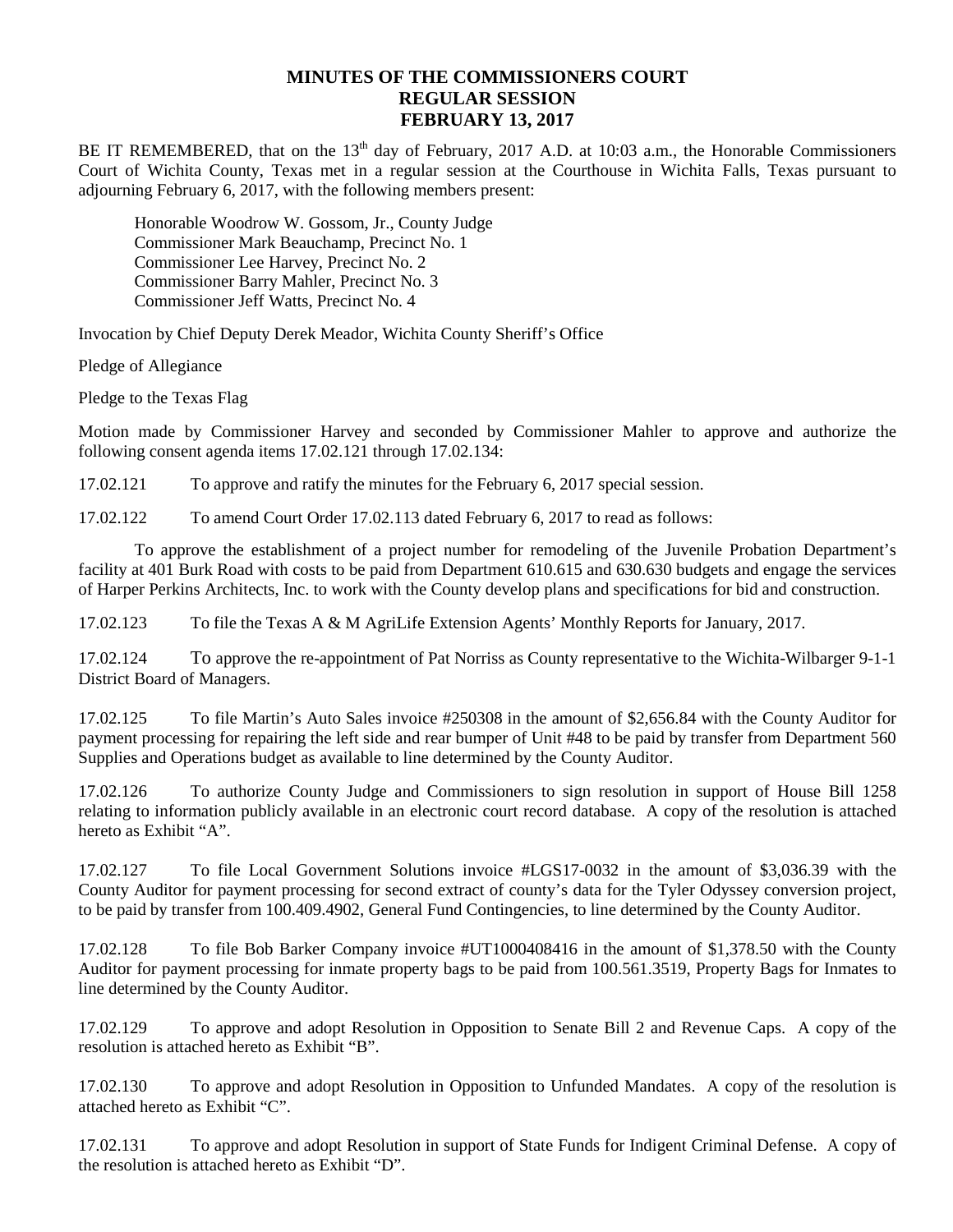17.02.132 To approve and ratify County Judge's signature on Interlocal Contract between Wichita County and the Department of State Health Services for the Shared Cost Mental Health Clerk. A copy of the contract is attached hereto as Exhibit "E".

17.02.133 To file G.A.L. Horticulture Services statement dated January 31, 2017 for outstanding invoice #018398 in the amount of \$23,701.31 and email of February 8, 2017 suggesting 10% retainage of \$2,370.00 for a net payment of \$21,331.31, with County Auditor for payment processing for Parking Lot Landscaping & Irrigation Project with payment from Permanent Improvement Fund.

17.02.134 To file Harper Perkins Architects, Inc. invoice no. 1 for Project No. 16783.00, Wichita County Jail Master Plan 2016, in the amount of \$45,855.69 with the County Auditor for payment processing with payment from expenditure budget established for funds received from 2016 Limited Tax Note.

Motion carried unanimously.

17.02.135 Motion made by Commissioner Harvey and seconded by Commissioner Mahler to approve the emergency and regular bills for payment.

Motion carried unanimously.

Jail work orders were discussed with no action taken.

17.02.136 Motion made by Commissioner Mahler and seconded by Commissioner Watts to approve quote from AAdvantage Laundry Systems in the amount of \$15,000.00 for two (2) UniMac 40 pound capacity washers for the jail to be paid by transfer from 100.409.4902, Non-Departmental Contingencies to line determined by the County Auditor.

Motion carried unanimously.

17.02.137 Motion made by Commissioner Mahler and seconded by Commissioner Beauchamp to authorize IT Department to purchase four (4) HP 2920-48G-POE switches from Parity Consultants at a total cost of \$10,814.40 to be paid by transfer from 100.412.5001, Capital Expenditures, to line to be determined by the County Auditor.

Motion carried unanimously.

17.02.138 Motion made by Commissioner Mahler and seconded by Commissioner Watts to authorize IT Department to purchase two (2) Dell Latitude E5570 for check out laptops from Dell at a total cost not to exceed \$2,600.00 to be paid by transfer from 100.412.5001, Capital Expenditures, to line to be determined by the County Auditor.

Motion carried unanimously.

General Business item #6 regarding additional cameras and new servers for the jail was removed per Ashley Culley.

17.02.139 Motion made by Commissioner Watts and seconded by Commissioner Harvey to approve members of the Technology Committee to attend Tyler Connect to be paid from 100.412.4852, Training & Conferences. Attendees will be determined by the Technology Committee.

Motion carried unanimously.

17.02.140 Motion made by Commissioner Watts and seconded by Commissioner Beauchamp to adopt an order calling a bond election to be held on May 6, 2017; providing for the conduct and the giving notice of the election; and enacting other provisions relating to the subject for the \$70,000,000 bond issue. A copy of the order is attached hereto as Exhibit "F".

Motion carried unanimously.